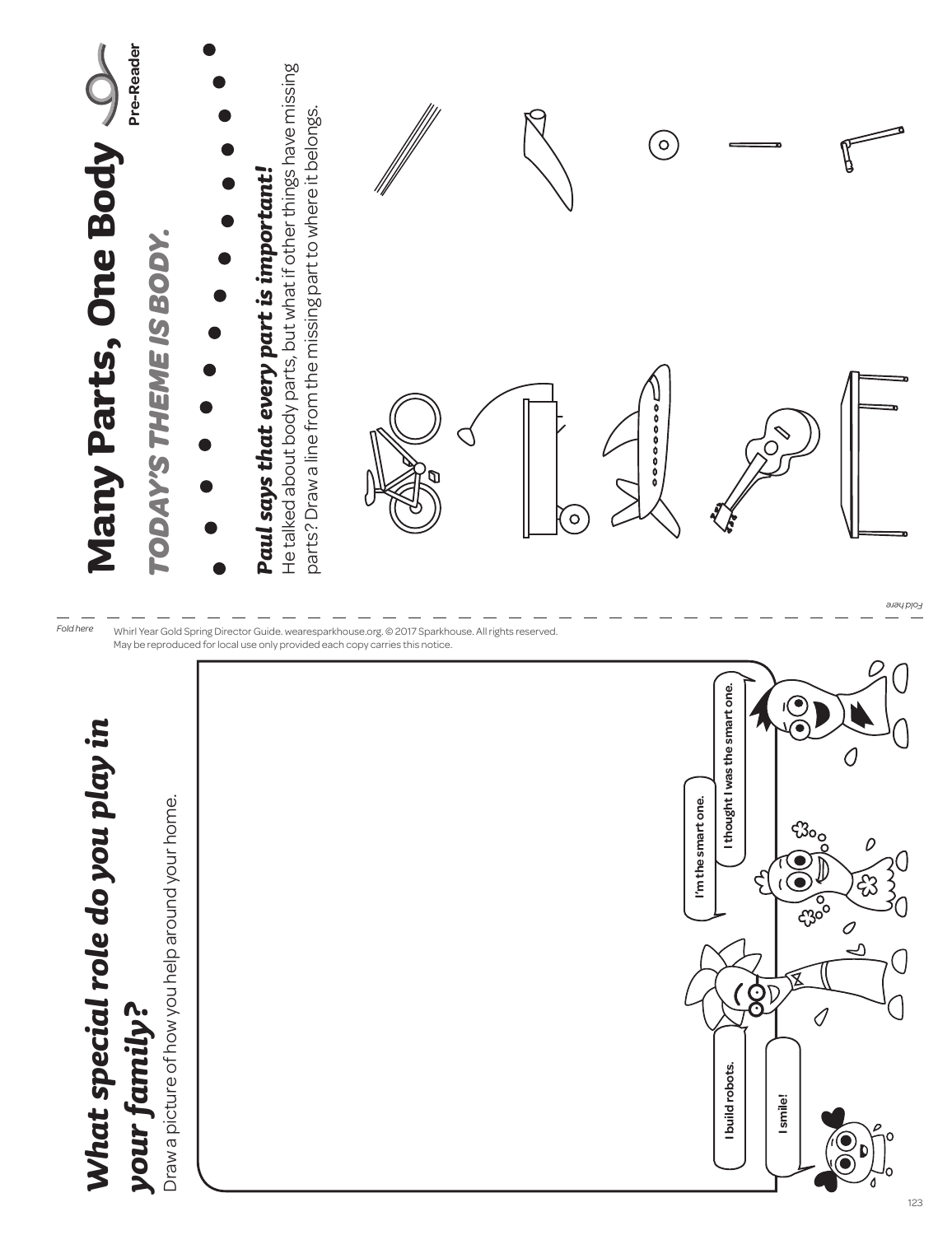## *Paul said, "The church is like a body. We all have ONE body, but every body has MANY parts."*

Fill in the parts of this body that are missing.

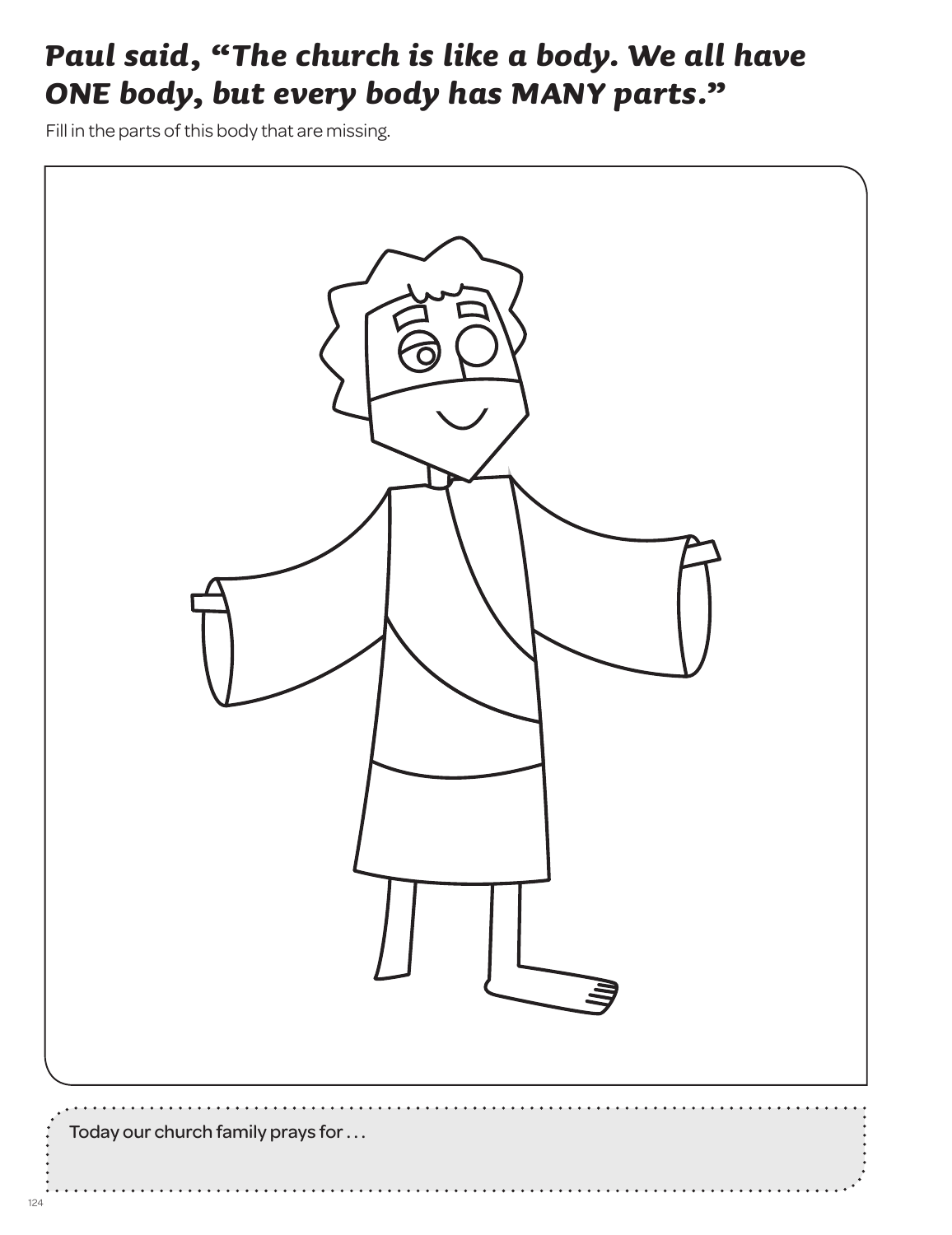